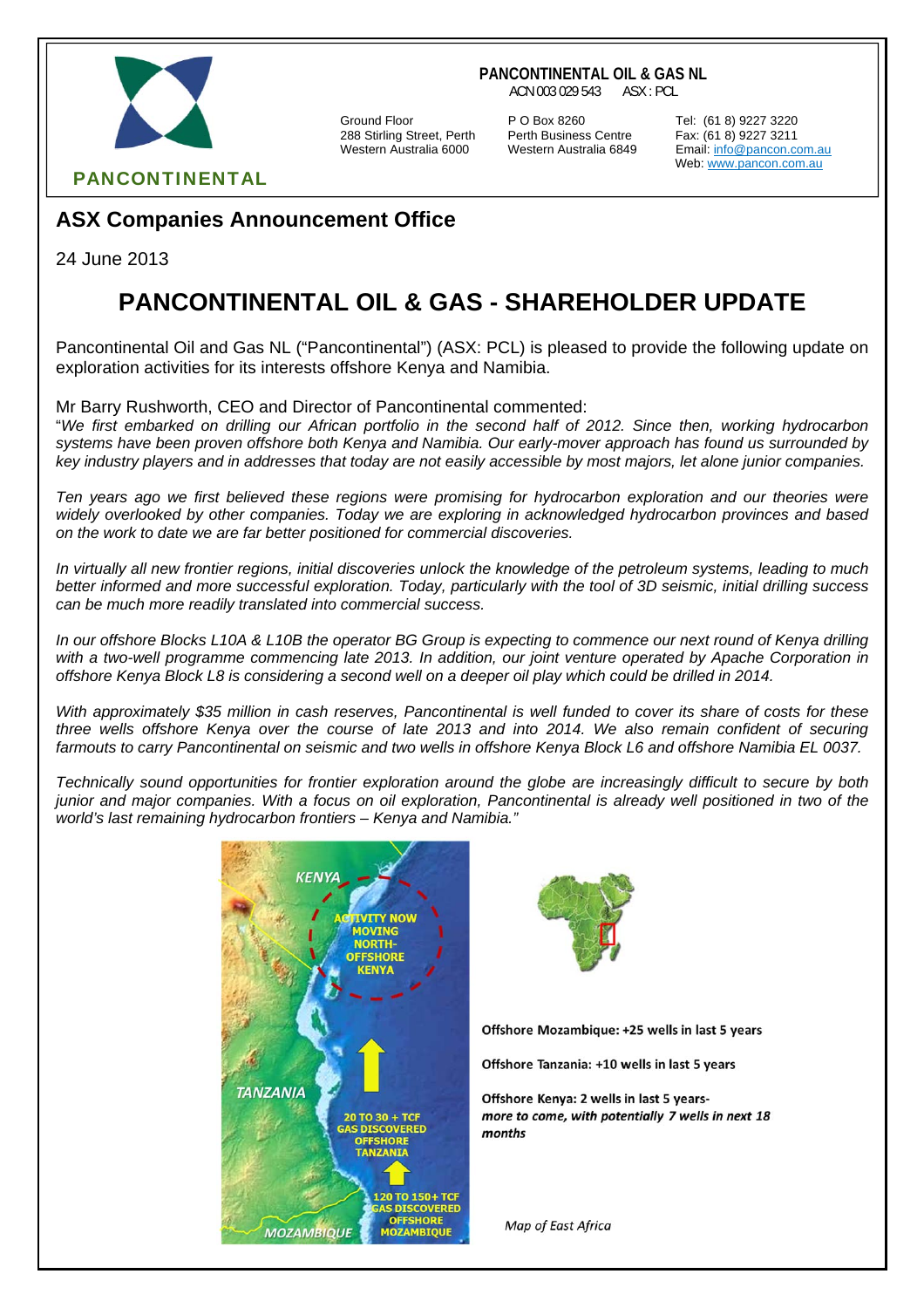#### **Offshore Kenya – Block L10A (Pancontinental 15%)**

Block 10A holds a variety of Prospects covered by 3D seismic. Some of these features are channel and turbidite sand plays, while inboard there are significant Miocene Reef developments.

A commercial discovery in any of these Prospects would lead to multiple follow-up opportunities in water depths easily accessible by modern technology.

Licence L10A JV Partners are: BG Group 40% (Operator), PTTEP (25%), Premier (20%).

### **Offshore Kenya – Block L10B (Pancontinental 15%)**

Block L10B holds a variety of play types and Prospects covered by 3D seismic, including the very large Crombec Prospect in addition to numerous reefs on trend to L10A.

The Miocene reefs offshore East Africa have never been properly drilled and worldwide examples have some of the highest success rates and are some of the most productive oil and gas reservoirs ever discovered.

The L10A & L10B joint ventures currently plan to commence drilling a two-well programme in late 2013, depending on rig availability and other factors.

Outboard of Block L10B, in Block L11B, Anadarko Petroleum Corp is currently drilling the Kiboko 1 well.

Licence L10B JV Partners are: BG Group 45% (Operator), PTTEP (15%), Premier (25%).

#### **Offshore Kenya – Block L8 (Pancontinental 15%\*)**

Block L8 holds the Mbawa gas discovery, the first ever hydrocarbon discovery offshore Kenya. Mbawa results indicate an interpreted mixed oil and gas source.

L8 holds a variety of Prospects and Leads and the current main focus is on an interpreted deeper oil-prone trend below the Mbawa gas level. A decision on a second well for 2014 is expected to be made mid-2013.

Licence L8 JV Partners are: Apache 50% (Operator), Origin (20%), Tullow Oil (15%).

\*Pancontinental's interest in L8 may be reduced to 10% by farmout to Tullow Oil plc

#### **Offshore Kenya – Block L6 (Pancontinental 40%)**

Recent 3D seismic in L6 has proven up a number of large Prospects for drilling. The largest of these are two Kifaru Miocene Reef Prospects and the clastic (sandstone) Tembo Prospect.

Operator FAR limited has assessed potential in L6 for 10.2 Trillion Cubic Feet of Gas or 3.7 Billion Barrels of Oil (Pmean).

The Kifaru Prospects are interpreted to have oil potential and the Joint Venture is currently seeking a farminee for a first well, possibly in 2014.

Outboard of Block L6, in Block L7, Anadarko Petroleum Corp drilled the Kubwa 1 well in April 2013, encountering non-commercial oil shows in reservoir-quality sands. Anadarko Petroleum Corporation announced:

*"Anadarko also completed drilling its Kubwa well in the L-07 Block offshore Kenya, which encountered noncommercial oil shows in reservoir-quality sands. We are very encouraged with our first test of Kenya's previously unexplored deepwater basin, in which mudlog and well-site evaluation of core data indicates the presence of a working petroleum system with reservoir-quality sands."* 

Licence L6 JV Partner is FAR Limited (60%) (Operator).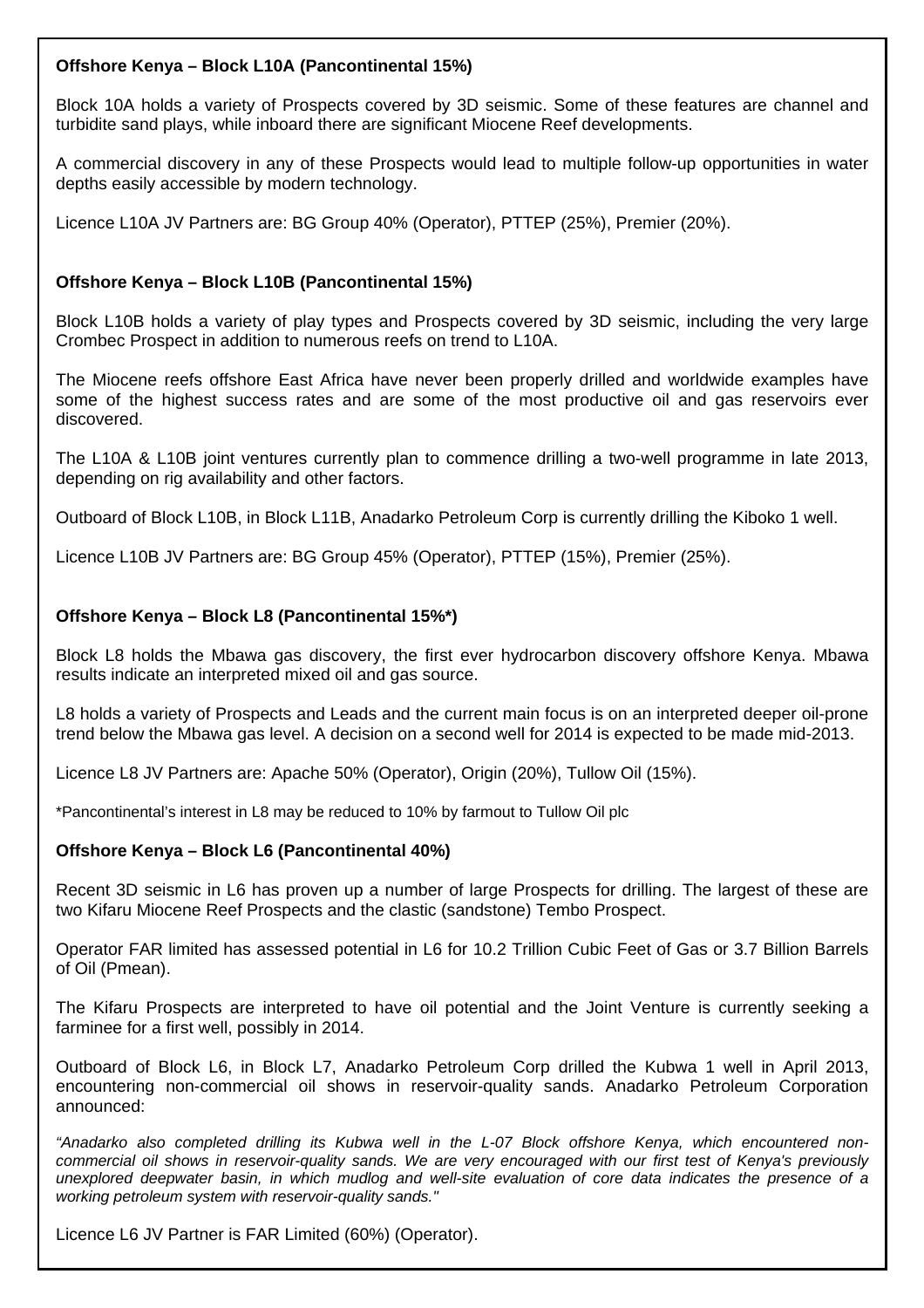

*Kenya coastal and offshore Licence Areas and Operators*

# **Offshore Namibia – EL0037 (Pancontinental 95%)**

With the recent recovery of light oil by HRT from several thin sands and the drilling of mature oil-prone source rocks in the area immediately south of EL 0037, Pancontinental's concept of oil generation and entrapment in an oil "fairway" is proving to be verified.

On trend to the oil recovery, Pancontinental has outlined a number of large ponded turbidites and slope channels for further exploration; it is expected that better reservoir rocks will be present amongst these features.

Leading consulting firm DeGolyer and MacNaughton ("D&M") has made an independent estimate that 11 leads in the EL 0037 licence area have potential to hold a total mean prospective resource of 8.0 billion barrels of pil – 7.6 billion barrels of oil net to Pancontinental's 95% interest.

Pancontinental is planning to farm-out for 3D seismic and drilling.

Immediately south of EL 0037, in PEL 23, HRT drilled the Wingat 1 well from which 4 samples of oil of 450cc each were recovered form thin-bedded sandy reservoirs in May 2013.

The recovered oil is Light Oil  $(38^{\circ}$  to  $42^{\circ}$  API), with minimal contamination.

#### Milton Romeu Franke, the CEO of HRT stated:

*"We are pleased with Wingat-1 overall results. The confirmation of the presence of high quality source rocks that are clearly in the oil-generation window, coupled with the IFA formation testing, which recovered light-oil from the reservoirs we penetrated, were major achievements obtained by this well. ……"*

Licence EL 0037 JV Partner is Paragon Oil & Gas (Pty) Limited (5%).